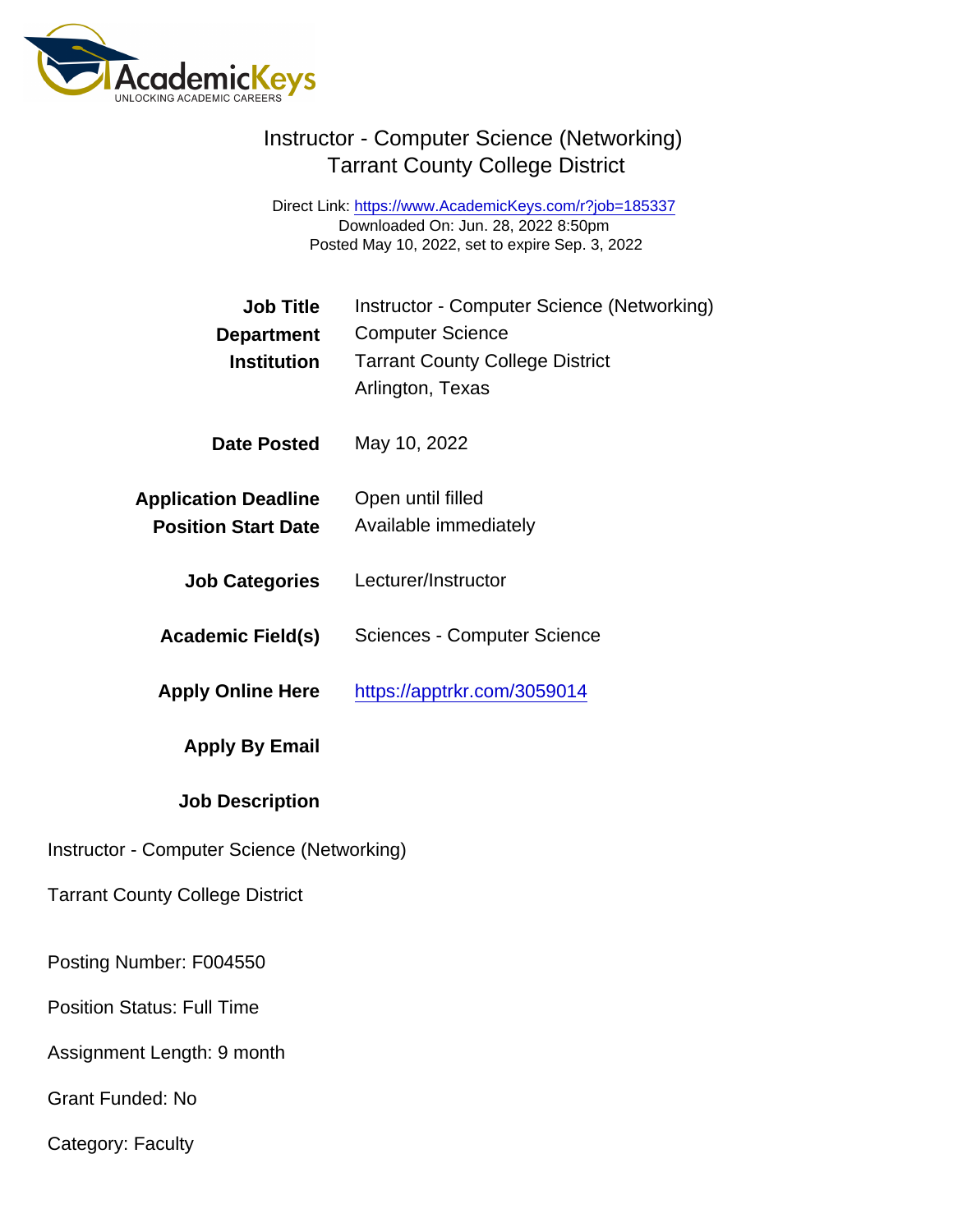Direct Link: <https://www.AcademicKeys.com/r?job=185337> Downloaded On: Jun. 28, 2022 8:50pm Posted May 10, 2022, set to expire Sep. 3, 2022

Class Code: 23

Pay Rate: Commensurate with education and experience.

Location: Southeast

Department: SE Computer Science & Info Tec

Job Summary:

Reporting to the campus department instructional leader, instructors provide assistance to students in their learning process by utilizing all appropriate college resources, materials, facilities, and educational technologies available to complement the teaching and learning process providing a direct impact to student success.

Essential Duties and Responsibilities:

Performance Requirements\*

Accepts and teaches classes based on varied schedules and modalities as assigned by designated supervisor (may include online or Weekend College)

Accommodates diverse student needs and external stakeholders expectations of the College Demonstrates a sensitivity toward and respect for the myriad diversities represented in the student population, colleagues, and service area

Aids in the development of curricula, including individual course syllabi as assigned

Prepares and delivers instruction to students following the College Master Syllabus using the approved learning management system

Works with colleagues to select appropriate textbooks for departmental adoptions, and abides by departmental decisions for textbooks

Communicates regularly with students and college officials, including responding to e-mails, calls, and requests for meetings

Independently pursues activities to enhance subject matter expertise, skills in various modes of instruction, and knowledge of learning

Prepares assignments and assessments to assure achievement of learning outcomes

Designs and maintains an active classroom environment conducive to student learning and success Maintains student attendance records weekly and certifies student enrollments by the established deadline

Evaluates student performance and learning in accordance with discipline and department standards Provides regular and timely evaluation feedback to students, posts grades in the learning management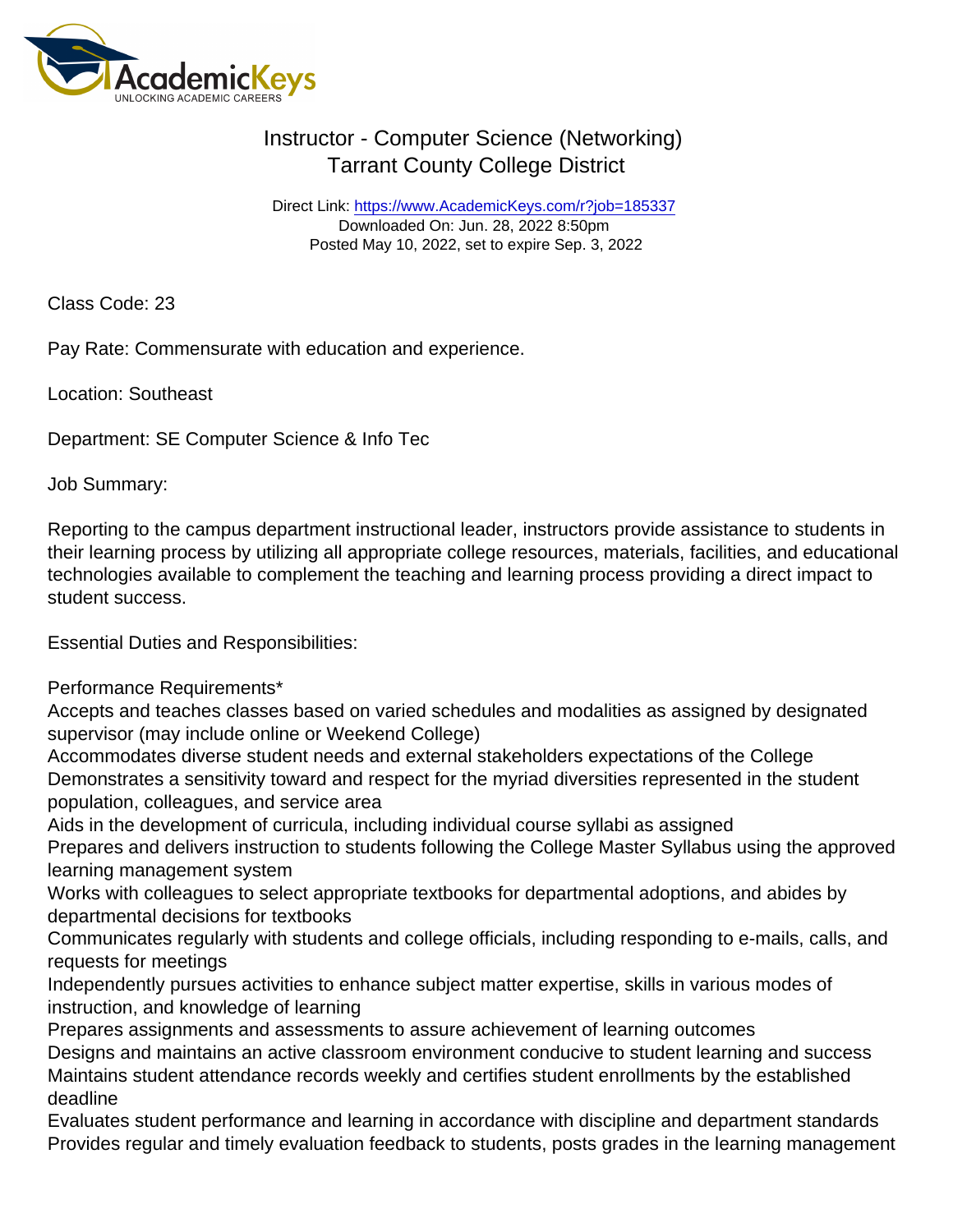Direct Link: <https://www.AcademicKeys.com/r?job=185337> Downloaded On: Jun. 28, 2022 8:50pm Posted May 10, 2022, set to expire Sep. 3, 2022

system weekly, and submits final grades by the established deadline Assigns grades consistent with course requirements Assists in Colleges commitment to assessing student learning outcomes and program learning outcomes and to achieving institutional performance measures Accepts assignments as necessary at other sites such as for dual credit courses

Service Excellence

Supports the Colleges 3 Goals and 8 Principles

Complete all required training and professional development sessions sponsored through Tarrant County College (TCC)

Support the values of the College: diversity, teaching excellence, student success, innovation and creativity and service to the College

Attends the workplace regularly and follows a work schedule to keep up with the demands of the worksite

Adheres to College policies and procedures

Adheres to applicable safety procedures

\* Performs other related tasks as required

The duties listed are intended only as illustrations of the diverse types of work that may be performed. The omission of specific statements of duties does not exclude them from the position if the work is similar, related or a logical assignment to the position. The job description does not constitute an employment agreement between the employer and employee and is subject to change by the employer as the needs of the employer and requirements of the job change.

Required Education, Experience, Certifications, Licensures:

Associates degree or higher\* in Information Technology, Networking, Computer Science, Computer Information Systems, Computer Information Technology, Computer Engineering, or related area Accredited by the CISCO Networking Academy Three (3) years of directly related, non-teaching work experience

\*Degree must be from a regionally accredited college or university

Desired Education, Experience, Certifications, Licensures:

Work experience in Networking / CISCO Experience teaching a class or facilitating training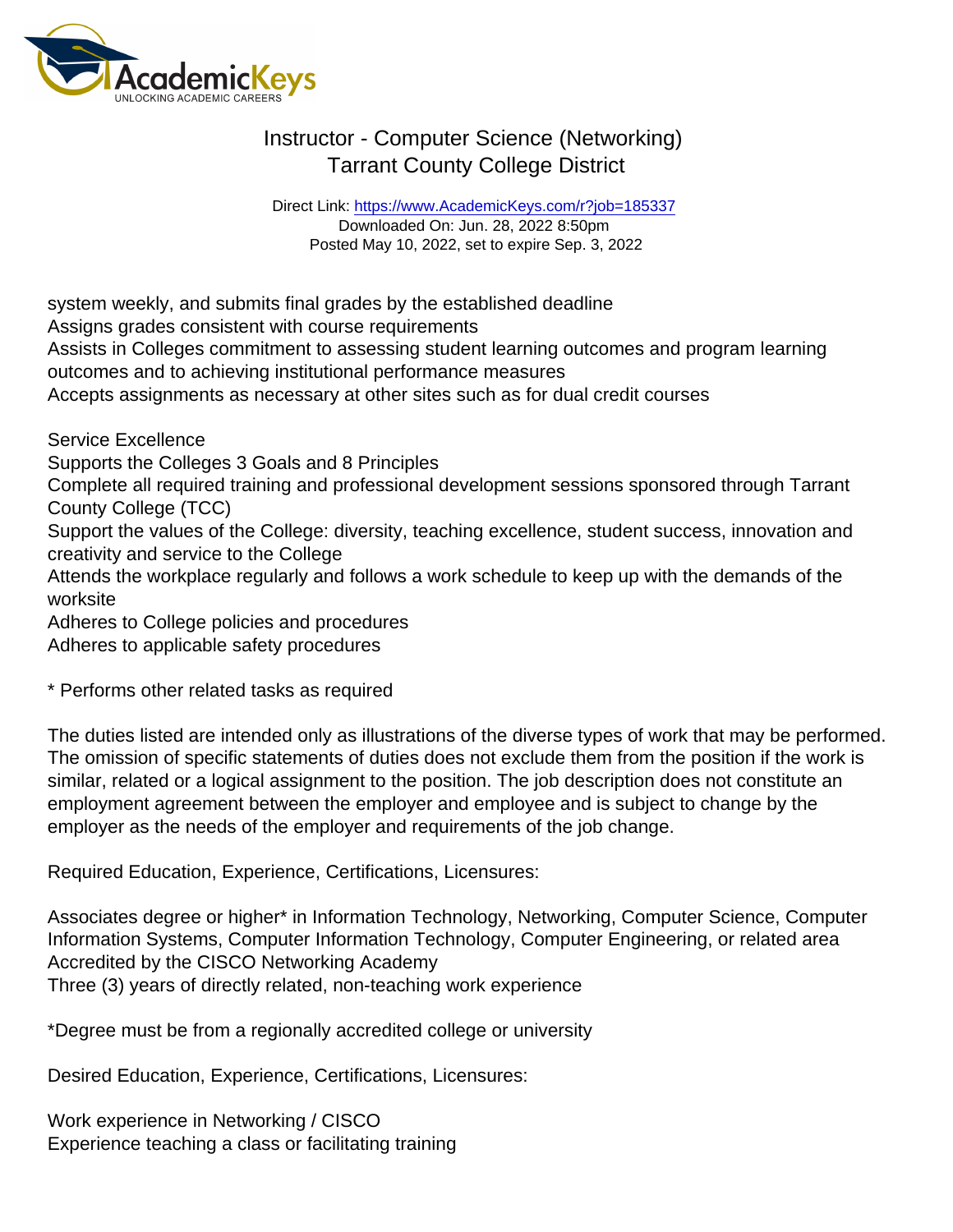Direct Link: <https://www.AcademicKeys.com/r?job=185337> Downloaded On: Jun. 28, 2022 8:50pm Posted May 10, 2022, set to expire Sep. 3, 2022

Certifications in either of the following; CompTia A+, CompTia Network+)

Knowledge, Skills and Ability:

Ability to work effectively in a collaborative environment and a setting that is diverse Ability to think critically to effectively solve and communicate problems in a fast-paced environment where the demands for work are varied, and unpredictable in scope and volume Ability to use computer applications and enterprise systems, including proficiency with word processing, spreadsheet, and presentation software Skilled in excellent customer service and interpersonal skills with diverse populations Ability to work independently and take initiative Knowledge of the teaching discipline subject matter Knowledge of how students learn Ability to adapt to student learning needs Utilization of student-centered integrative learning strategies Promotion of positive expectations of students Incorporation of technology to enhance student learning Incorporation of pedagogical innovation Assessment of student learning Assessment of self-learning Assessment, evaluation, and revision of curriculum Development of relevant content for classes Development of effective classroom management processes and strategies Experience mentoring and advising students Engagement in peer collaboration and peer mentoring Engagement in service to the institution, profession, and community Participation in professional development in the teaching discipline to remain current in the Teaching discipline and in pedagogy Continued educational attainment

Accommodations:

Reasonable accommodations may be made to enable individuals with disabilities to perform the essential duties and responsibilities.

Special Instructions Summary:

Posted: 04/15/2022

To apply, visit [url=https://apptrkr.com/3059014]https://jobs.tccd.edu/postings/28159

Tarrant County College is an equal opportunity/equal access institution.

Contact Information